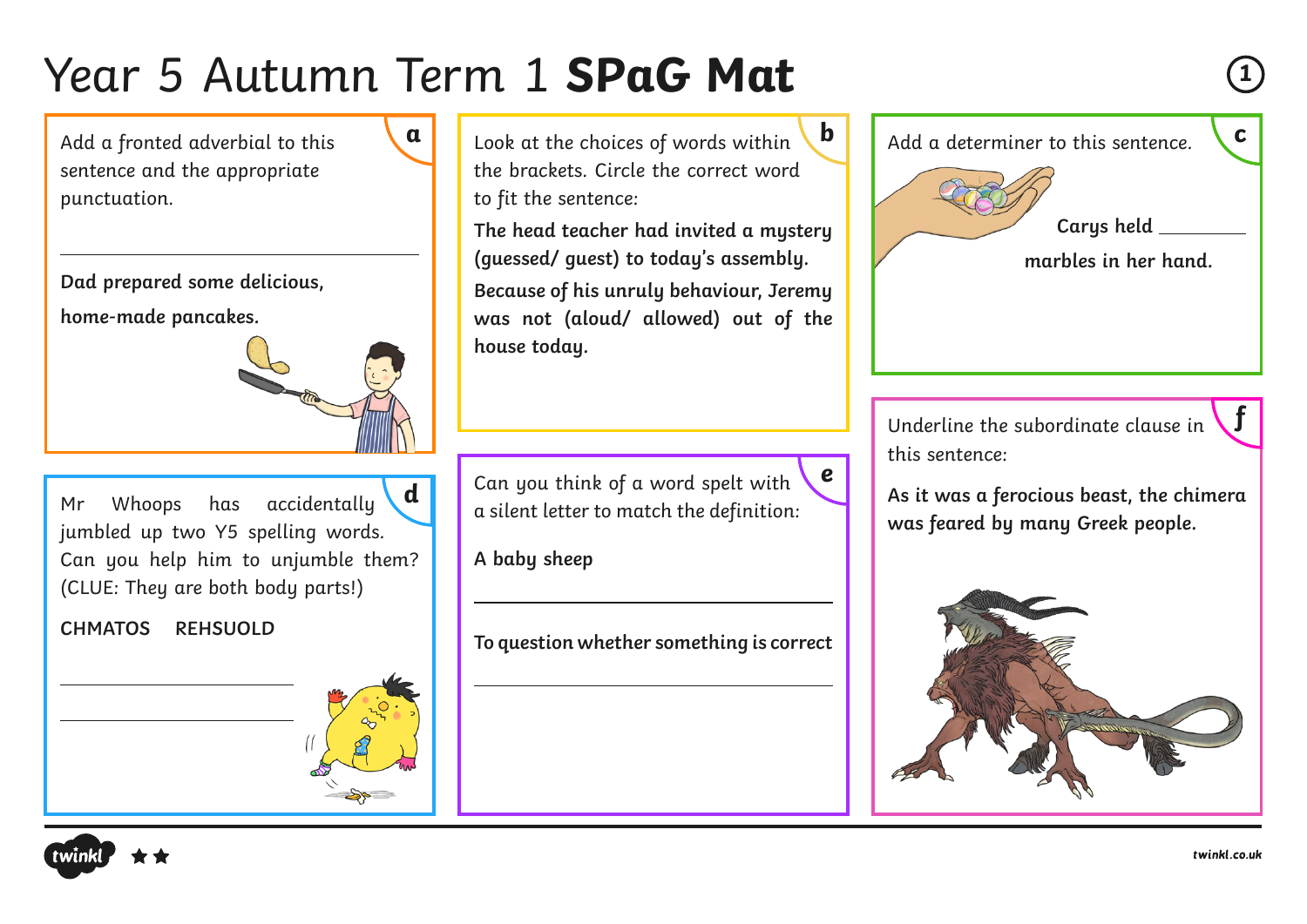Can you place commas around the relative clause in this sentence: **a**

**The Great Fire of London which started on Puddling Lane destroyed many buildings in England's capital city.**



Circle the pronouns in these sentences: **d**

**We live at number 18 Greenwood Road.**

**He bought a new dog.**



| Can you think of the –ough words $\setminus$ <b>b</b> |  |
|-------------------------------------------------------|--|
| to match these definitions?                           |  |

**You bake it to turn it into bread**

Choose the correct form of the verb 'to be' to fit into these sentences. **e**

**Zero** 

Today, we same **going swimming**.

**Just a moment ago, the birds**

**EXECUTE:** singing in the trees.

Yesterday, I \_\_\_\_\_\_\_\_\_\_ at school all day.



Can you write the reporter's words into a direct speech sentence that uses inverted commas? **b**  $\boxed{\phantom{a}}$   $\boxed{\phantom{a}}$   $\boxed{\phantom{a}}$   $\boxed{\phantom{a}}$   $\boxed{\phantom{a}}$   $\boxed{\phantom{a}}$   $\boxed{\phantom{a}}$   $\boxed{\phantom{a}}$   $\boxed{\phantom{a}}$   $\boxed{\phantom{a}}$   $\boxed{\phantom{a}}$   $\boxed{\phantom{a}}$   $\boxed{\phantom{a}}$   $\boxed{\phantom{a}}$   $\boxed{\phantom{a}}$   $\boxed{\phantom{a}}$   $\boxed{\phantom{a}}$   $\boxed{\phantom{a}}$   $\boxed{\phantom{a}}$   $\boxed{\phantom{a}}$ 

> Mr Whoops has been juggling with the letters from one of his Y5 spelling words- can you spot what it is?

**r**





**f**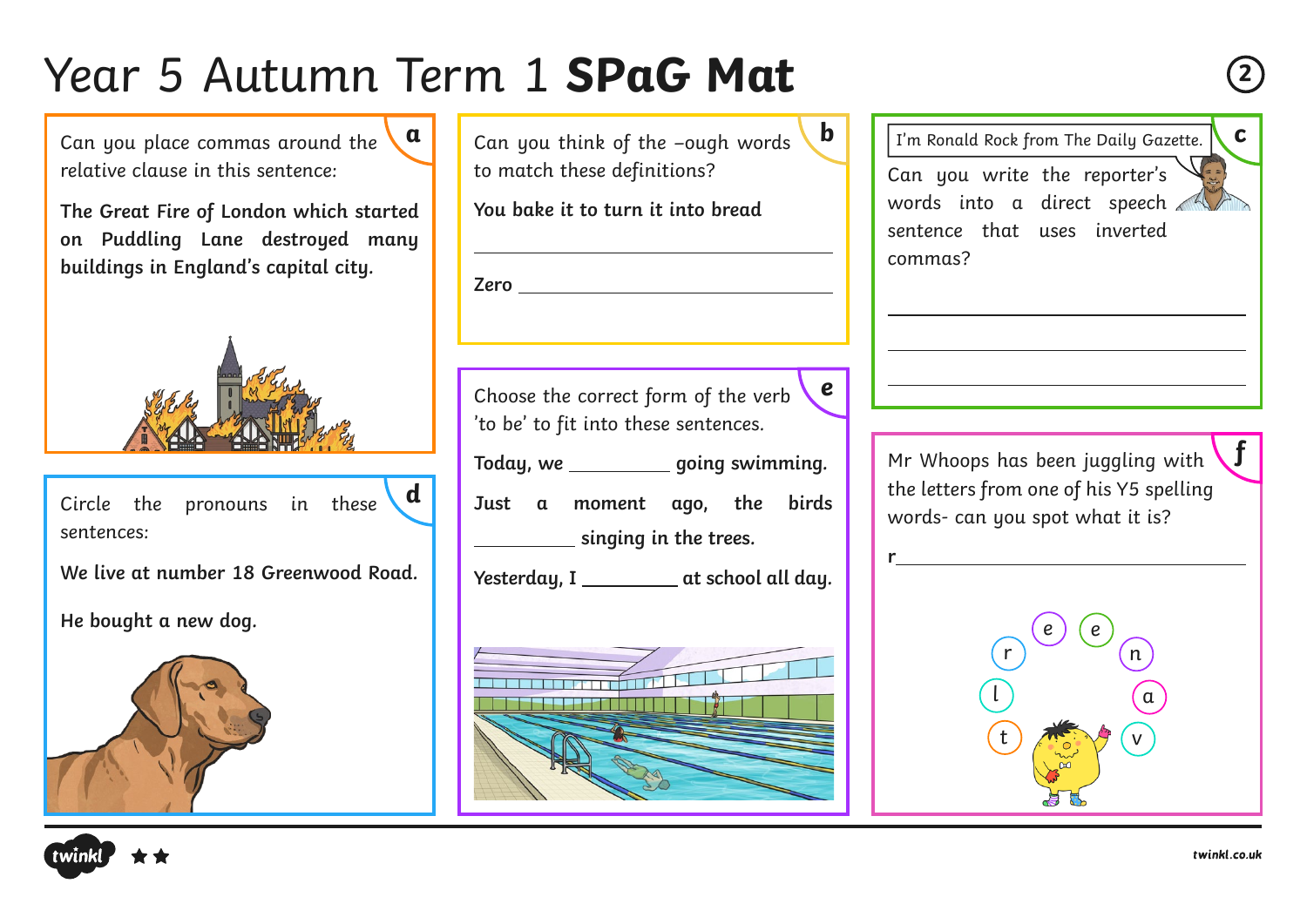**a**

Add a possessive pronoun:

**Mopsy and Topsy have a new hutch.** 

**It is .**



Rewrite this sentence with the  $\begin{bmatrix} \mathbf{D} \end{bmatrix}$   $\begin{bmatrix} \mathbf{D} \end{bmatrix}$  **c of respect.** adverbial at the beginning. Don't forget the appropriate punctuation!



**Libby and Isaac always play in their paddling pool during the summer holidays.**

Do these root words need il- or imprefixes to make a word with the opposite meaning? **c**

 **mature**

 **legible**

Can you place the plural possessive apostrophe in the correct place within this sentence: **d**

The childrens Halloween outfits were very frightening.



Mr Whoops has made THREE clumsy spelling mistakes in his sentences. Can you underline them and correct them? **e**

**Remembrance Day is an important event where we remember and appresiate the soljiers that lost their lives in battle. Often, people wear poppies as a simbol** 



| into adverbs? |  | Can you change these adjectives |  |
|---------------|--|---------------------------------|--|
| crazy         |  |                                 |  |
| idle          |  |                                 |  |
|               |  |                                 |  |

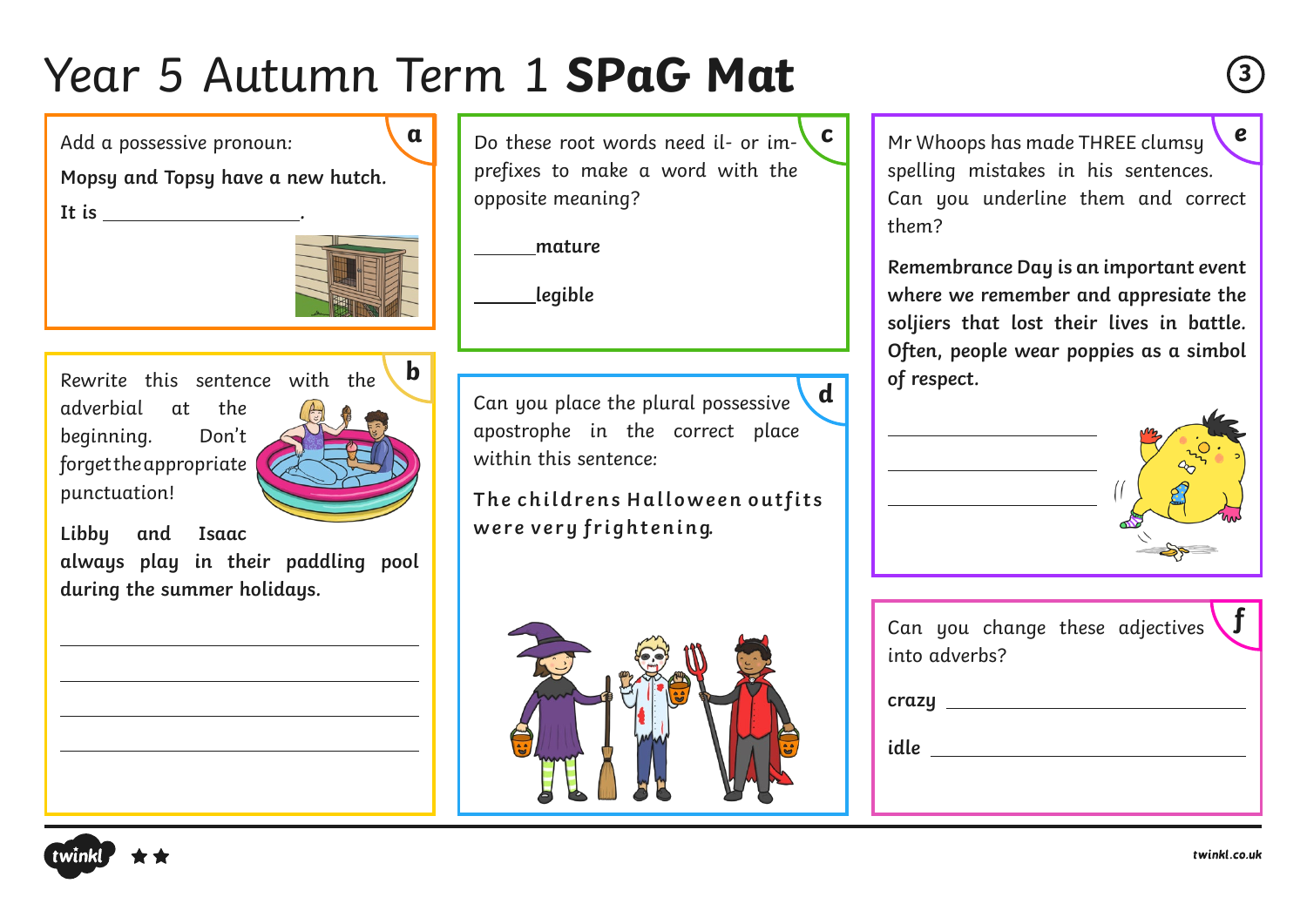Can you add a modal verb in the following sentence: **a**

**If he plays well, Andy Murray** 

*<u>win the next</u>* 

**Grand Slam tennis tournament.**



Write TWO different adverbs that describe the verb in the sentence.

**Furious that the doorbell had woken him, Larry answered the door .**

**Jumping for joy, the actress collected her award** 

 **.**

|           | Clumsy Mr Whoops has lost some C       |  |  |
|-----------|----------------------------------------|--|--|
|           | opposite words. Can you help him using |  |  |
| prefixes? |                                        |  |  |

| mature  |  |
|---------|--|
| regular |  |

Can you think of a preposition, a verb and a collective noun beginning with… **d**

| $\mathbf b$              |                  | preposition | verb | collective<br>noun | Rewrite the sentence so that the<br>subordinate clause is at the beginning.     |
|--------------------------|------------------|-------------|------|--------------------|---------------------------------------------------------------------------------|
|                          | the              |             |      |                    | Don't forget the correct punctuation.                                           |
|                          | letter b?        |             |      |                    | Adam went on the biggest slide in the<br>water park since he was feeling brave. |
| $\overline{\phantom{a}}$ | the<br>letter f? |             |      |                    |                                                                                 |
|                          |                  |             |      |                    |                                                                                 |

Can you think of the word to match the definition? **e**

(CLUE: They contain a 'ch' that sounds like a 'k')

**A bounced back sound** 

**A place to go to get medicines** 

**A person in a book or film** 



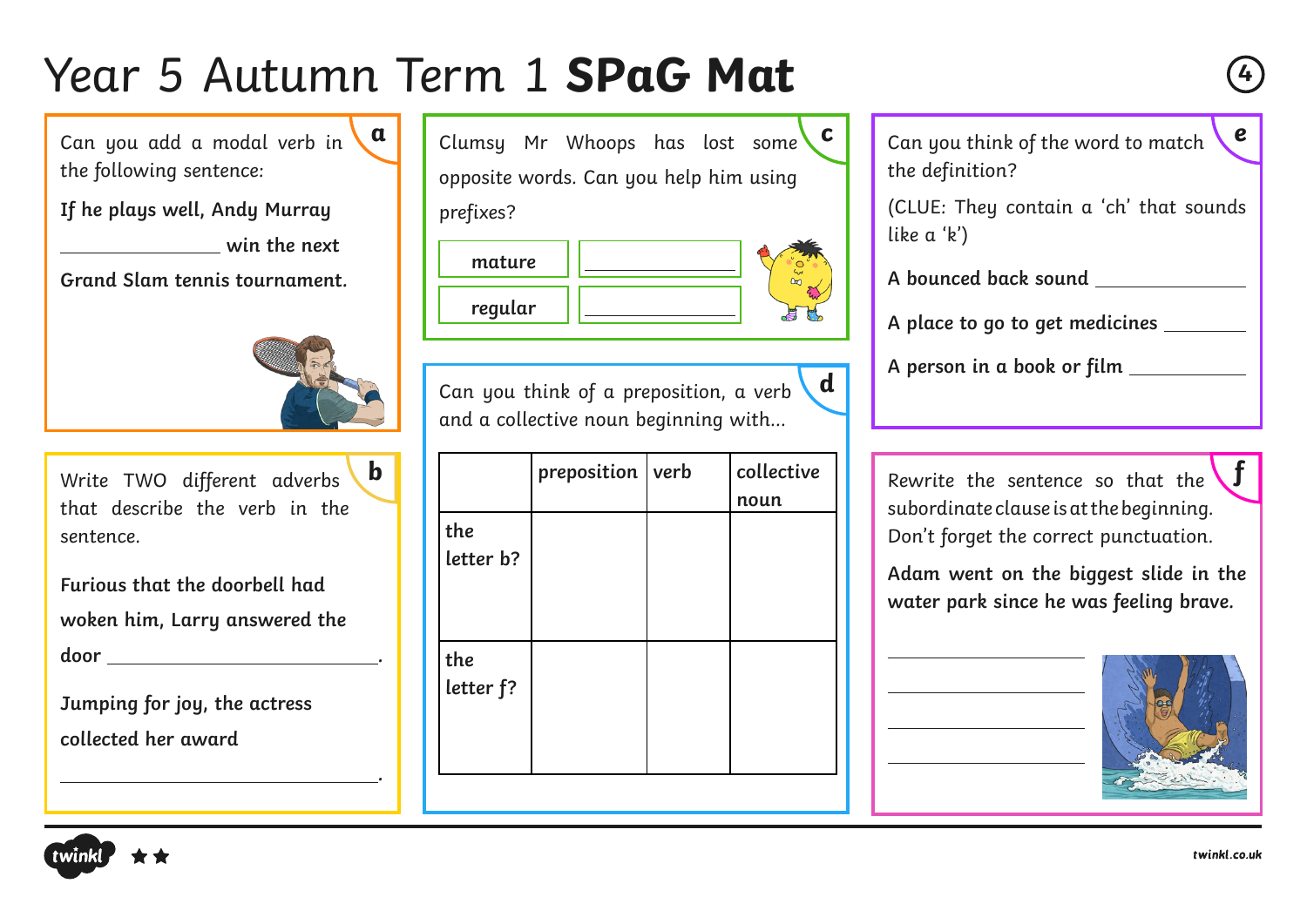Rewrite the sentence below in **b f** Standard English. **Alex didn't get none Valentine's cards. He should of got his mum to send him one!** Sort these words into the table: **you went am his**  Add another word to each column. Complete these present perfect sentences using the correct form of the verbs: Mrs Green \_\_\_\_\_\_\_\_\_\_\_\_\_\_\_\_\_ lived next **door for 20 years. We finished our school project.** Add a modal verb to the following sentence: **I** eat all of the gigantic **ice cream sundae.** Write these homophone words in **c**the correct sentences: **morning mourning Yesterday , I went to football training. After the tragic accident, the grieving widow was in .** Mr Whoops has got in a terrible muddle with his verb prefixes. Can you help him add a prefix to these root  $\mu$ words? **connect inform pronoun verb a d**



**e**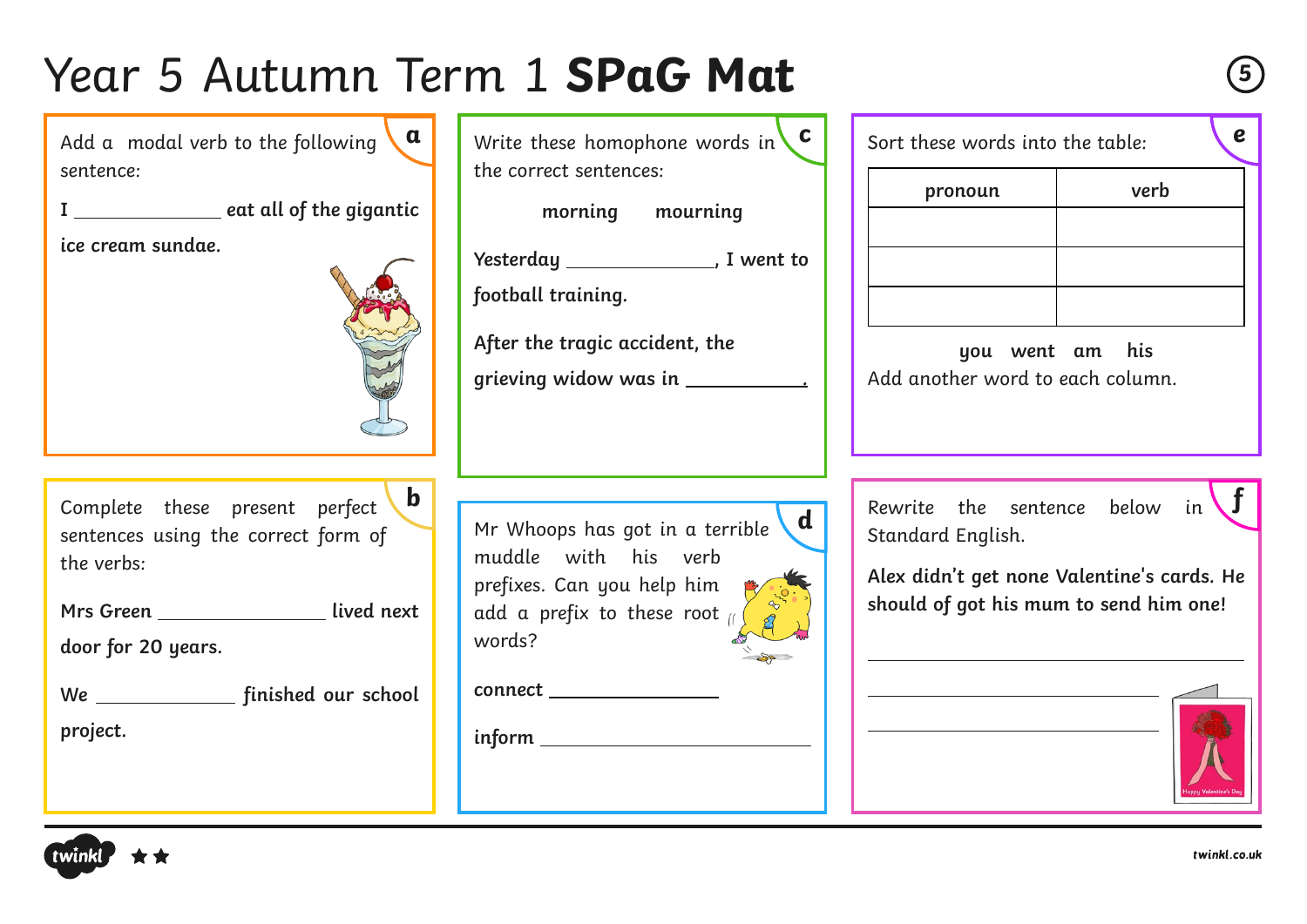

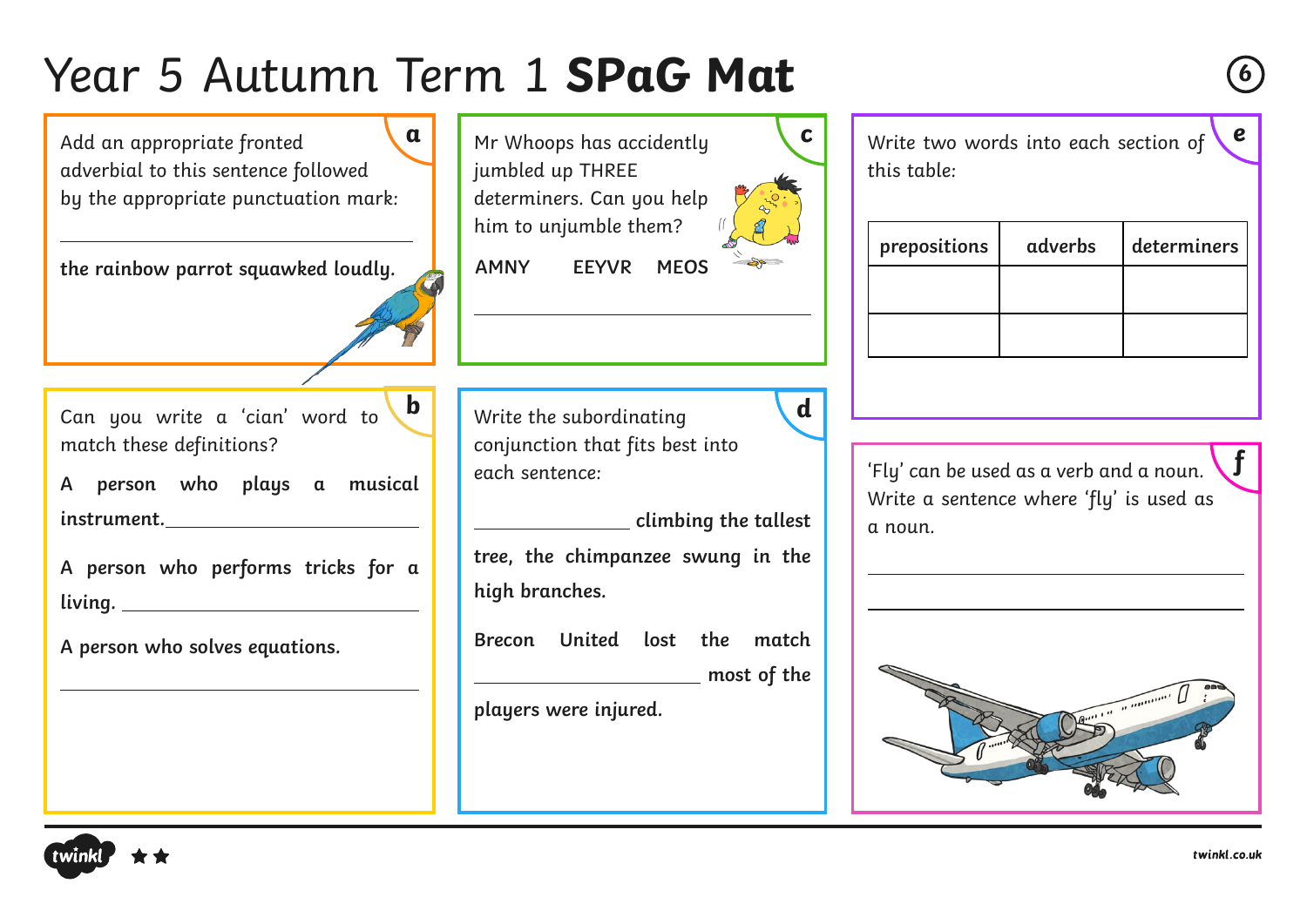Add a fronted adverbial to this  $\begin{bmatrix} \mathfrak{a} \end{bmatrix}$ sentence and the appropriate punctuation.

 Dad prepared some delicious, home-made pancakes.

**Accept any fronted adverbial phrase, which shows time, place or manner, followed by a comma, e.g. In the kitchen, Dad prepared some delicious, home-made pancakes.**

Mr Whoops has accidentally jumbled up two Y5 spelling words. Can you help him to unjumble them? (CLUE: They are both body parts!) **d**

CHMATOS REHSUOLD

**STOMACH SHOULDER**



Look at the choices of words within the brackets. Circle the correct word to fit the sentence:

The head teacher had invited a mystery (guessed/ **guest**) to today's assembly. Because of his unruly behaviour, Jeremy was not (aloud/ **allowed**) out of the house today.

Can you think of a word spelt with a silent letter to match the definition: **e**

A baby sheep **lamb**

To question whether something is correct **doubt**

**b** Add a determiner to this sentence. Carys held marbles in her hand.

**Add an appropriate determiner, e.g.** 

**eight, some, the, etc.**

Underline the subordinate clause in this sentence:

As it was a ferocious beast, the chimera was feared by many Greek people.





**f**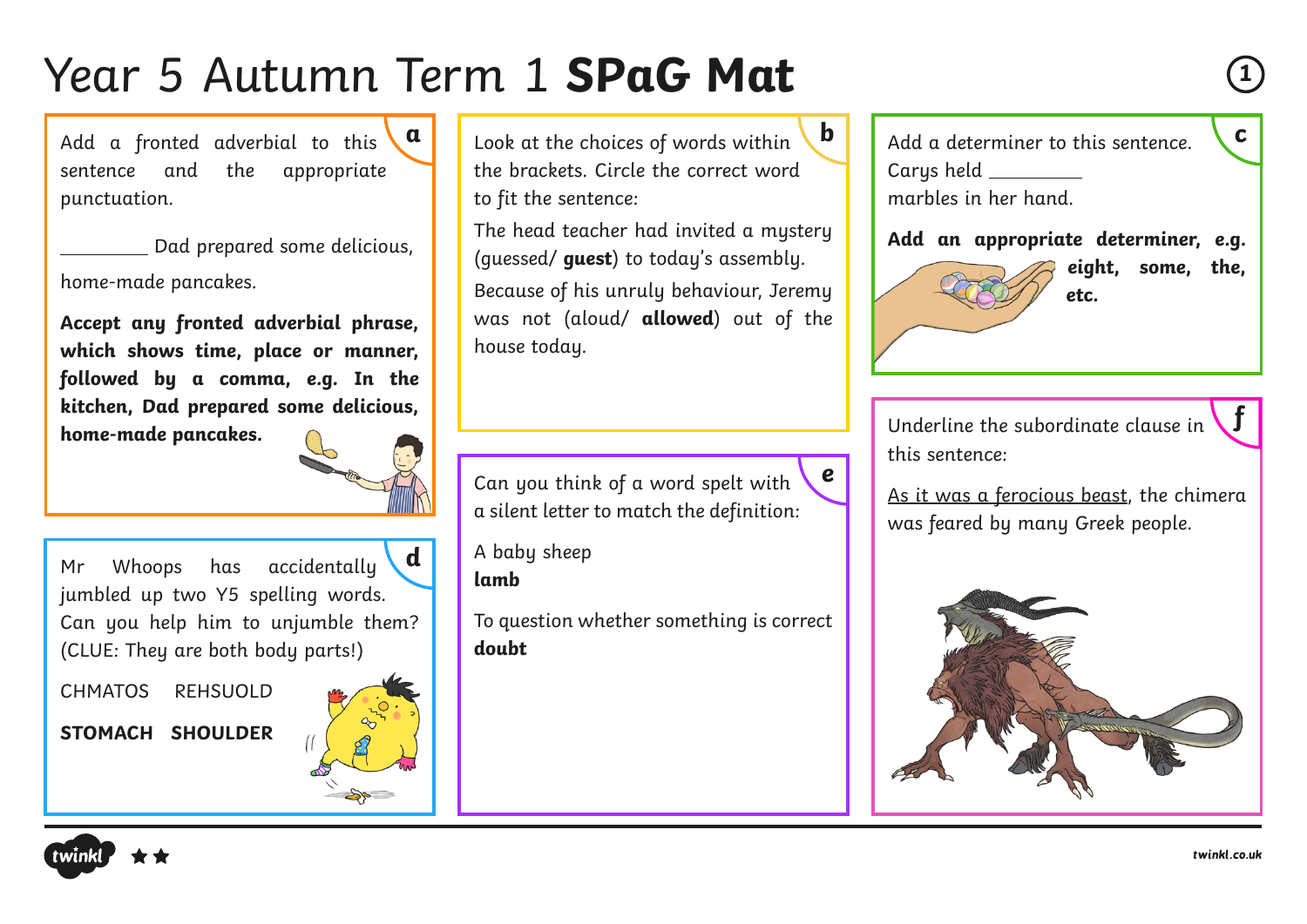**d**

Can you place commas around the relative clause in this sentence: **a**

The Great Fire of London**,** which started on Puddling Lane**,** destroyed many buildings in England's capital city.

Circle the pronouns in these sentences:

**We** live at number 18 Greenwood Road.

**He** bought a new dog



Can you think of the –ough words to match these definitions?

You bake it to turn it into bread **dough** Zero **nought**

Choose the correct form of the verb 'to be' to fit into these sentences.

**e**

Today, we **are** going swimming.

Just a moment ago, the birds **were** singing in the trees.

Yesterday, I **was** at school all day.



**b**  $\boxed{\phantom{a}}$   $\boxed{\phantom{a}}$   $\boxed{\phantom{a}}$   $\boxed{\phantom{a}}$   $\boxed{\phantom{a}}$   $\boxed{\phantom{a}}$   $\boxed{\phantom{a}}$   $\boxed{\phantom{a}}$   $\boxed{\phantom{a}}$   $\boxed{\phantom{a}}$   $\boxed{\phantom{a}}$   $\boxed{\phantom{a}}$   $\boxed{\phantom{a}}$   $\boxed{\phantom{a}}$   $\boxed{\phantom{a}}$   $\boxed{\phantom{a}}$   $\boxed{\phantom{a}}$   $\boxed{\phantom{a}}$   $\boxed{\phantom{a}}$   $\boxed{\phantom{a}}$ 

Can you write the reporter's words into a direct speech sentence that uses inverted commas?

**Accept accurately-punctuated speech, e.g. "I'm Roland Rock from the Daily Gazette," muttered the reporter as he scribbled in his notepad.**

Mr Whoops has been juggling with the letters from one of his Y5 spelling words- can you spot what it is? **relevant**





**f**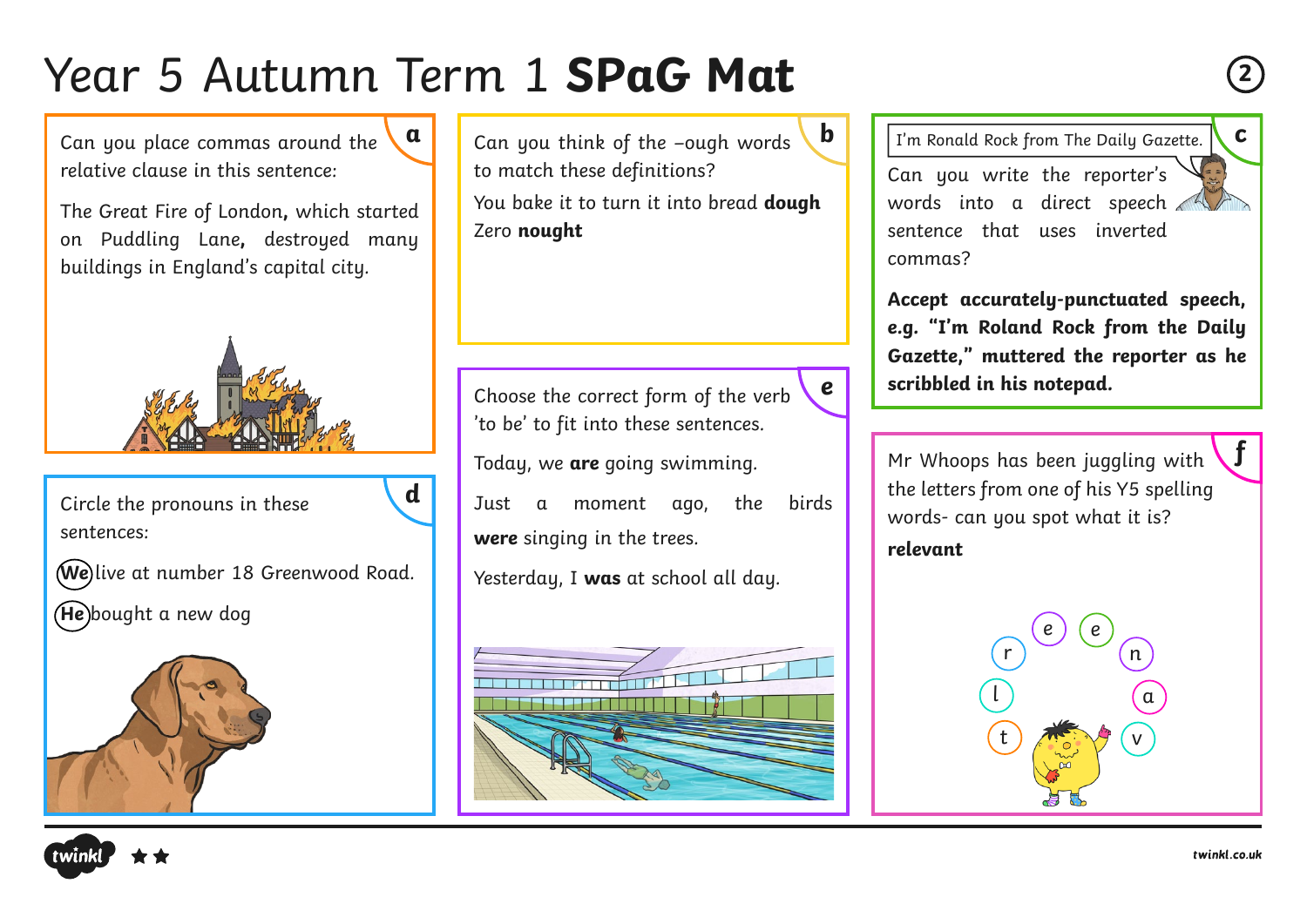Add a possessive pronoun:

**a**

Mopsy and Topsy have a new hutch. It is **theirs**.



Rewrite this sentence with the adverbial at the beginning. Don't forget the appropriate punctuation!

**b**

Libby and Isaac

always play in their paddling pool during the summer holidays.

**During the summer holidays, Libby and Isaac always play in their paddling pool.**

Do these root words need il- or imprefixes to make a word with the opposite meaning? **c**

**im**mature

**il**legible

Can you place the plural possessive apostrophe in the correct place within this sentence: **d**

The children**'**s Halloween outfits were very frightening.



Mr Whoops has made THREE clumsy spelling mistakes in his sentences. Can you underline them and correct them? **e**

Remembrance Day is an important event where we remember and appresiate the soljiers that lost their lives in battle. Often, people wear poppies as a simbol of respect.

#### **appreciate**

**soldiers**

**symbol**



Can you change these adjectives into adverbs? **f**

crazy - **crazily**

idle - **idly**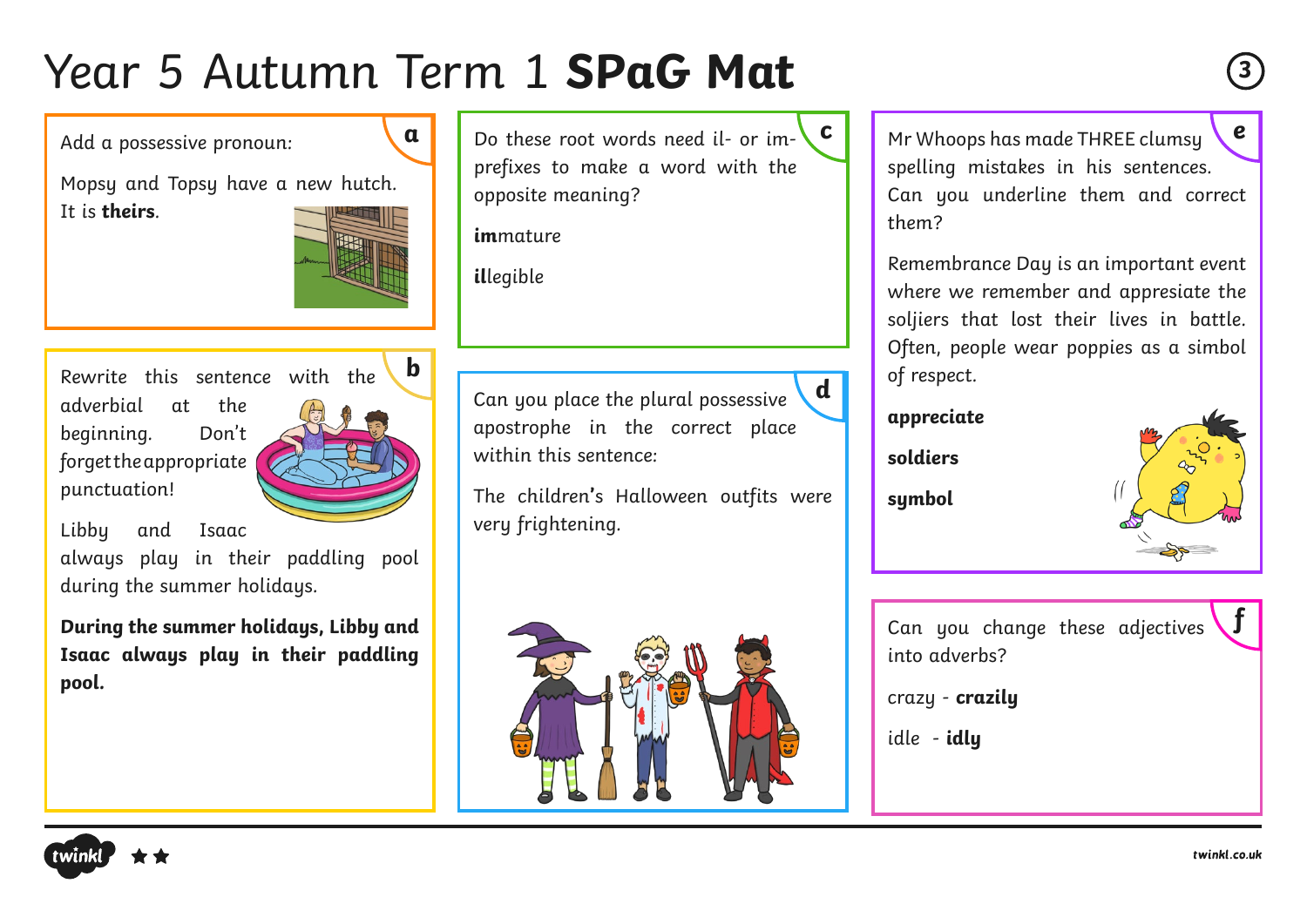Can you add a modal verb in the following sentence: **a**

If he plays well, Andy Murray **might/ could/ can** win the next Grand Slam tennis tournament.



Write TWO different adverbs that describe the verb in the sentence.

**Accept appropriate adverbs, e.g. Furious that the doorbell had woken him, Larry answered the door angrily AND Jumping for joy, the actress collected her award excitedly.**

Clumsy Mr Whoops has lost some opposite words. Can you help him using prefixes? **c**

| mature  | immature  |  |
|---------|-----------|--|
| regular | irregular |  |

Can you think of a preposition, a verb and a collective noun beginning with…

**d**

| $\mathbf b$ |                  | preposition verb |  | collective<br>noun                                                               |  | Rewrite the sentence so that the $\setminus J$                                  |
|-------------|------------------|------------------|--|----------------------------------------------------------------------------------|--|---------------------------------------------------------------------------------|
|             | the letter<br>b? |                  |  | subordinate clause is at the beginning.<br>Don't forget the correct punctuation. |  |                                                                                 |
| J.<br>d     | the letter       |                  |  |                                                                                  |  | Adam went on the biggest slide in the<br>water park since he was feeling brave. |
| e.          |                  |                  |  |                                                                                  |  | Since he was feeling braye, Adam went                                           |

**Accept any prepositions, verbs and collective nouns starting with the suggested letters, e.g. beyond, bounced and bunch; from, found and flock.**

Can you think of the word to match the definition? **e**

(CLUE: They contain a 'ch' that sounds like a 'k')

A bounced back sound - **echo**

A place to go to get medicines - **chemist**

A person in a book or film - **character**

**Since he was feeling brave, Adam went** 

**on the biggest slide in the water park.**



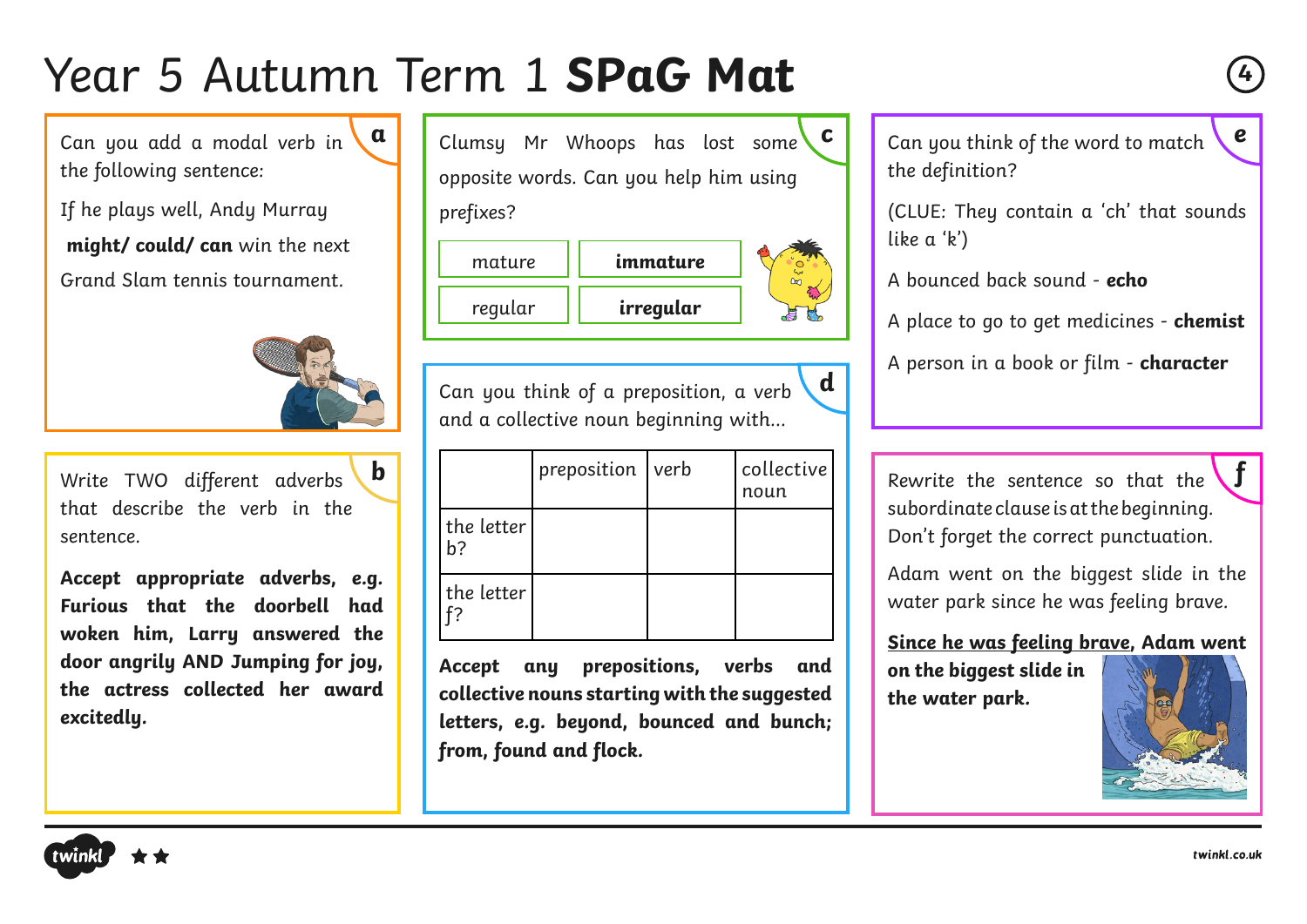Add a modal verb to the following sentence: **a**

I **could/ might/ will/ must** eat all of the gigantic ice cream sundae.



Complete these present perfect sentences using the correct form of the verbs:

Mrs Green **has** lived next door for 20 years.

We **have** finished our school project.

Write these homophone words in the correct sentences: **c**

morning mourning Yesterday **morning**, I went to football training.

After the tragic accident, the grieving widow was in **mourning**.

Mr Whoops has got in a terrible muddle with his verb prefixes. Can you help him add a prefix to these root words?

**d**

connect - **reconnect/ disconnect**

inform - **misinform**

| Sort these words into the table: |      |  |  |  |
|----------------------------------|------|--|--|--|
| pronoun                          | verb |  |  |  |
| you                              | went |  |  |  |
| his                              | am   |  |  |  |
|                                  |      |  |  |  |

**Accept any pronouns and verbs added to the correct column.**

**b f**  $\begin{bmatrix} 0 & 1 \end{bmatrix}$  **f** Rewrite the sentence below in Standard **f** English.

> Alex didn't get none Valentine's cards. He should of got his mum to send him one!

> **Alex didn't get any Valentine's cards. He should have got his mum to send him one!**